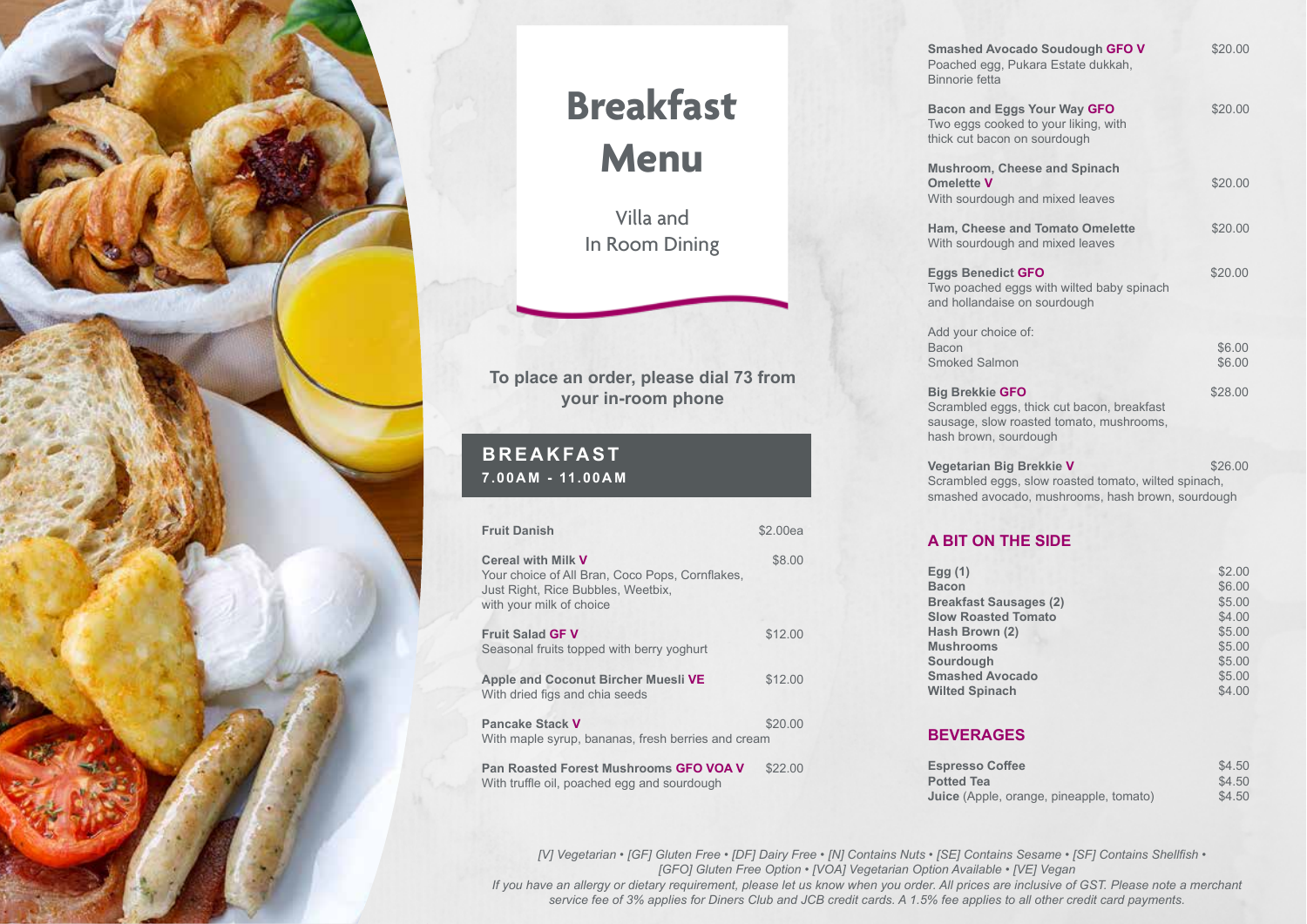

# **All Day Dining Menu**

Villa and In Room Dining

**To place an order, please dial 73 from your in-room phone**

Hotel and Villa room delivery charge: \$6

### **ALL DAY DINING 11.00AM - 9.00PM**

#### **GRAZES**

| <b>Garlic Bread V</b><br>Add cheese                                                          | \$7.00<br>\$8.00 |  |
|----------------------------------------------------------------------------------------------|------------------|--|
| <b>Fries VE</b><br>sm \$7.00/ lg \$10.00<br>Served with tomato ketchup                       |                  |  |
| <b>Seasoned Potato Wedges V</b><br>With sour cream and sweet chilli                          | \$12.00          |  |
| <b>Bruschetta Pizza V</b><br>Wild mushroom, rocket, goat's cheese & sumac                    | \$14.00          |  |
| Grilled Lemon Myrtle & Mountain Pepper Calamari GF, N<br>Smokey romesco sauce                | \$19.00          |  |
| Jerk Spiced Pork Belly Bites GF, DF<br>Pineapple BBQ sauce                                   | \$16.00          |  |
| Grilled Fish Taco DF<br>Fresh fish fillet, grilled corn salsa, chipotle mayo &<br>fresh lime | \$16.00          |  |
| Roast Pumpkin Hummus GF, VE, SE, N<br>Macadamia dukkah & grilled flat bread                  | \$14.00          |  |

#### **CLASSICS**

**Lovedale Nachos**

**Beef GF**  $$26.00$ Braised beef and beans, corn chips, cheese, pico de gallo, sour cream & guacamole

**Vegetarian GF, V** \$24.00 Spiced beans & jackfruit, corn chips, cheese, sour cream, guacamole & roasted corn salsa

**Lovedale Lager Battered Fish & Chips**  $$26.00$ Fresh fish lightly battered, chips & Lovedale slaw

**Chicken Schnitzel \$**28.00 Panko crumbed served with chips or Lovedale slaw<br>Add Parmigana sauce \$32.00 Add Parmigana sauce

**Miso Glazed Barramundi DF, SE** \$35.00 Dashi broth, udon noodles, bok choy, pickled mushroom & chili sesame oil

#### **GREENS**

**Roast Beetroot & Pecan Salad GF, DF, VE** \$17.00 Roasted beetroot, bitter leaves, roasted pecans, beetroot aioli & balsamic dressing

**Rocket & Pear Salad GF, V \$15.00** Rocket, pear, parmesan, candy walnuts & pomegranate dressing

**Caesar Bowl** \$22.00 Baby cos, grated parmesan, toasted focaccia, bacon & farm fresh egg

| <b>Add To Your Salad</b> |        |
|--------------------------|--------|
| Chicken                  | \$7.00 |
| Falafel                  | \$6.00 |
| Smoked salmon            | \$8.00 |

#### **PASTA**

**Beef Brisket Ragout \$27.00** Slow cooked beef brisket in a rich tomato sauce with rigatoni pasta & pecorino cheese **Wild Mushroom Risotto GF, V** \$26.00 Sautéed garlic mushrooms, truffle oil & grana padano cheese

 *[V] Vegetarian • [GF] Gluten Free • [DF] Dairy Free • [N] Contains Nuts • [SE] Contains Sesame • [SF] Contains Shellfish • [VE] Vegan. If you have an allergy or dietary requirement, please let us know when you order. All prices are inclusive of GST. Please note a merchant service fee of 3% applies for Diners Club and JCB credit cards. A 1.5% fee applies to all other credit card payments.*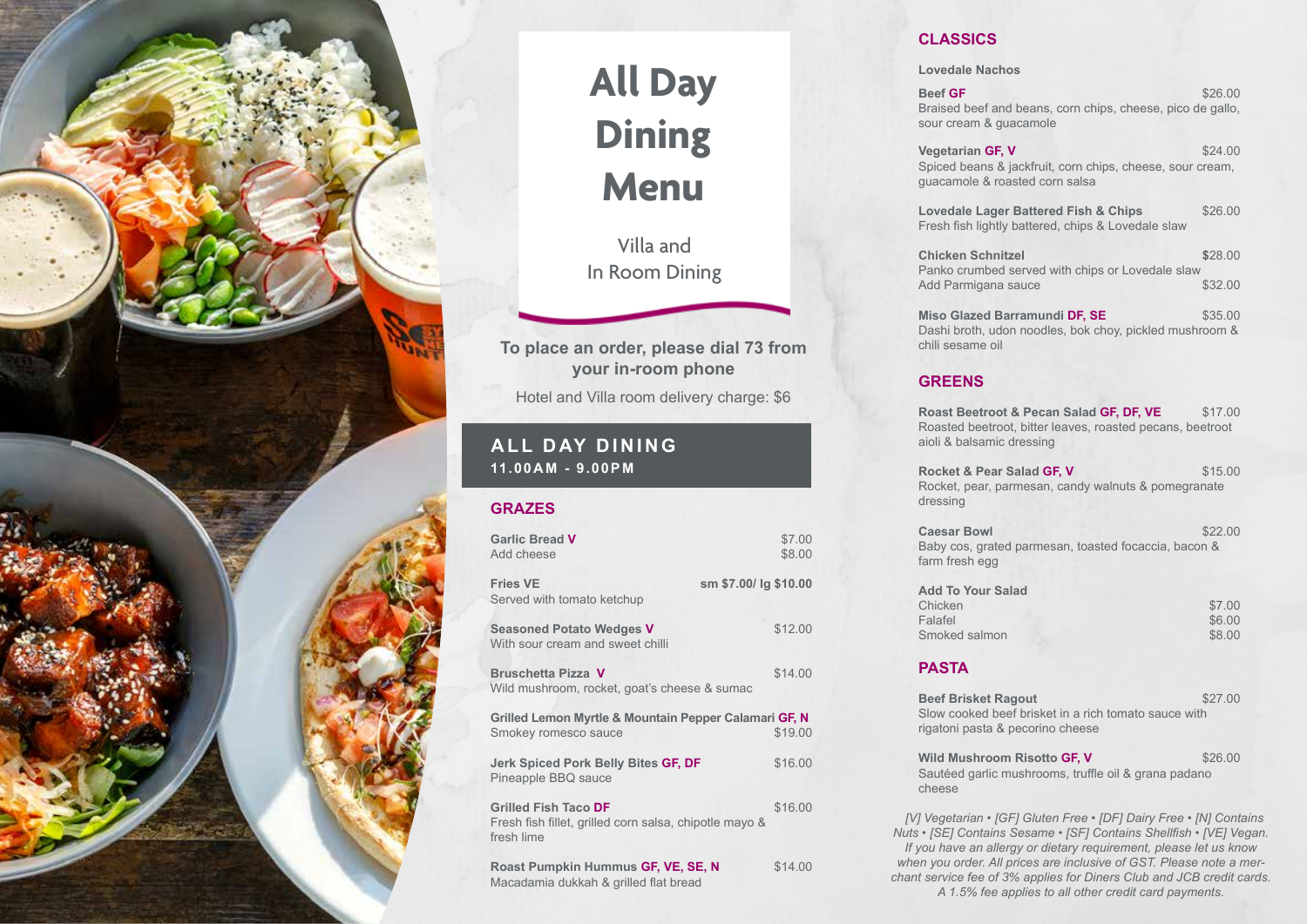#### **BURGERS**

Burgers can be served with fries or Lovedale slaw Gluten Free buns available on request

| Lovedale Burger                                 | \$26.00 |
|-------------------------------------------------|---------|
| Wagyu beef patty, bacon, lettuce, tasty cheese, |         |
| tomato, pickles & mustard aioli                 |         |

**Buttermilk Fried Chicken Burger \$26.00** Crispy fried chicken breast, bacon jam, burger cheese, lettuce, pickles & sriracha mayo

**Steak Sanga \$27.00** Pasture raised beef, balsamic onion and Sydney Brewery Lager jam, rocket, tomato chutney, mustard & aioli on Turkish roll

**BBQ Pulled Pork Sandwhich \$26.00** Slow cooked pork shoulder, Lovedale slaw & pineapple BBQ sauce on Turkish roll

#### **GRILLS**

All grills served with chips, rocket & pear salad with your choice of sauce

| 250gm Chicken Supreme | \$30.00 |
|-----------------------|---------|
| 250gm Wagyu Rump      | \$42.00 |
| 200am MSA Striploin   | \$44.00 |

#### **SAUCES \$2**

| Gravy                            |  |
|----------------------------------|--|
| <b>Green Pepper</b>              |  |
| Mushroom                         |  |
| Herb Hollandaise                 |  |
| <b>Chipotle Butter</b>           |  |
| Aioli                            |  |
| Bourbon BBQ                      |  |
| Romesco                          |  |
| Sydney Brewery Housemade Mustard |  |

#### **PIZZERIA**

Gluten free bases are available - \$2 per base. Dairy free cheese available for \$5 extra per pizza.

| <b>Cheese Pizza V</b><br>Napoli sauce, mozzarella cheese                                                                   | \$19.00 |
|----------------------------------------------------------------------------------------------------------------------------|---------|
| Margherita V<br>Napoli sauce, marinated roma tomato, basil & buffalo<br>mozzarella cheese                                  | \$22.00 |
| <b>New York</b><br>Napoli sauce, mozzarella cheese, and slices of pepperoni                                                | \$25.00 |
| <b>Hawaiian</b><br>Napoli sauce, ham, pineapple, and mozzarella cheese                                                     | \$25.00 |
| Prawn & Chorizo SF<br>Napoli sauce, garlic prawns, chorizo sausage, tomato,<br>onion & hollandaise sauce                   | \$28.00 |
| Vego V<br>Confit garlic, mozzarella cheese, roast pumpkin, olives,<br>fetta & rocket                                       | \$24.00 |
| <b>Meaty</b><br>BBQ sauce, pepperoni, ham, chorizo & smoked chicken                                                        | \$28.00 |
| <b>Smoked Chicken</b><br>Napoli sauce, mozzarella cheese, smoked chicken,<br>bacon, red onion, wild mushroom & truffle oil | \$27.00 |
| <b>SWEETS</b>                                                                                                              |         |
| <b>Cheese Board N</b><br>Selection of three cheeses, spiced pear purée, dried fruit,<br>nuts & lavosh                      | \$28.00 |
| <b>Apple Butter Cake</b><br>Salted caramel sauce and vanilla mascarpone                                                    | \$16.00 |
| Dark Chocolate Tart                                                                                                        | 44601   |

**Dark Chocolate Tart** Raspberry sorbet & fresh raspberries **Blueberry Cheesecake GF, DF, VE, N** \$16.00 Berry coulis, coconut & pistachio crumb

 *[V] Vegetarian • [GF] Gluten Free • [DF] Dairy Free • [N] Contains Nuts • [SE] Contains Sesame • [SF] Contains Shellfish • [VE] Vegan. If you have an allergy or dietary requirement, please let us know when you order. All prices are inclusive of GST. Please note a merchant service fee of 3% applies for Diners Club and JCB credit cards. A 1.5% fee applies to all other credit card payments.*